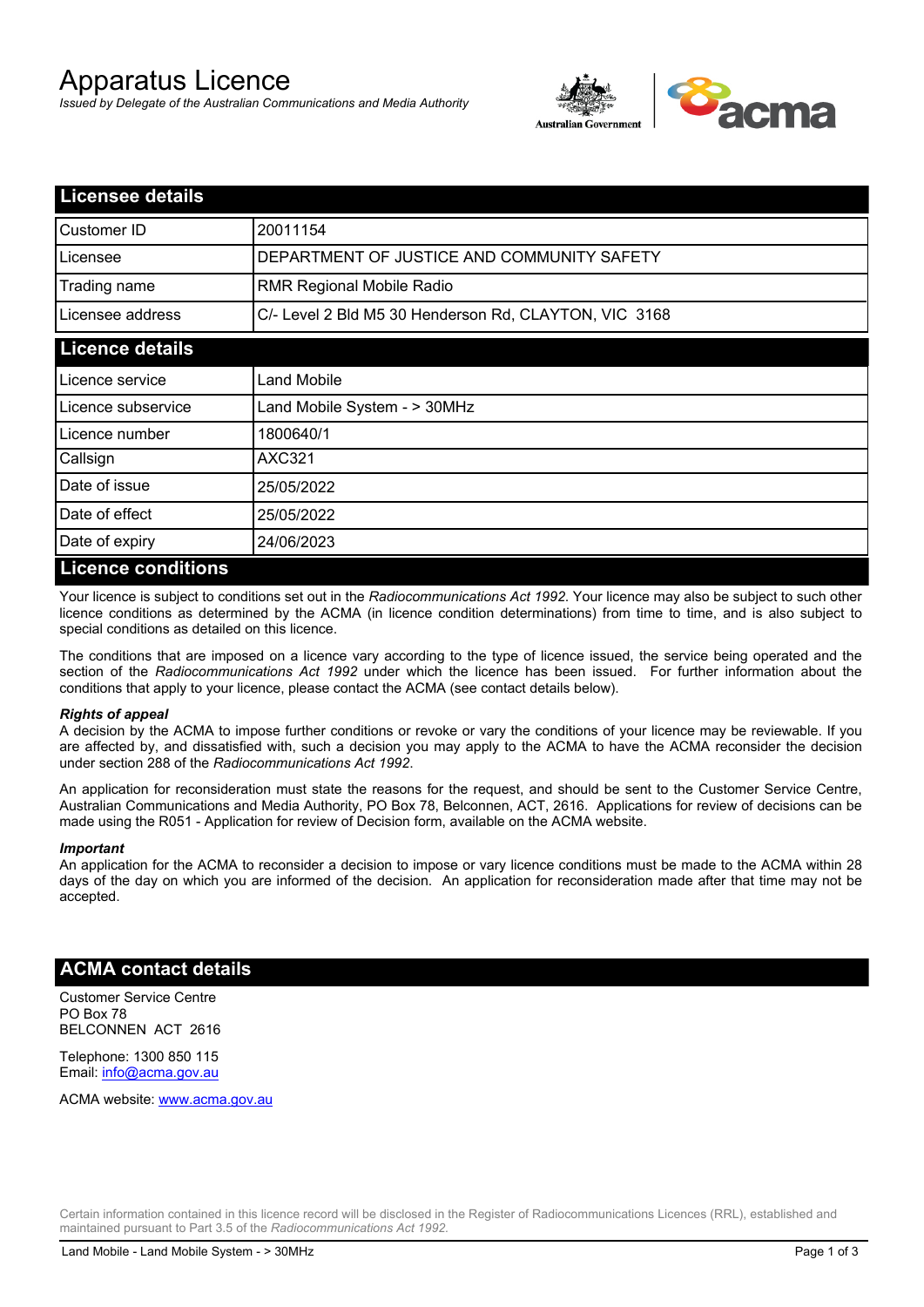# **Advisory Notes applying to licence no.: 1800640/1**

Conditions applicable to the operation of Land Mobile System station(s) authorised under this licence can be found in the Radiocommunications Licence Conditions (Apparatus Licence) Determination and the Radiocommunications Licence Conditions (Land Mobile Licence) Determination. Copies of these determinations are available from the ACMA and from the ACMA home page (www.acma.gov.au).